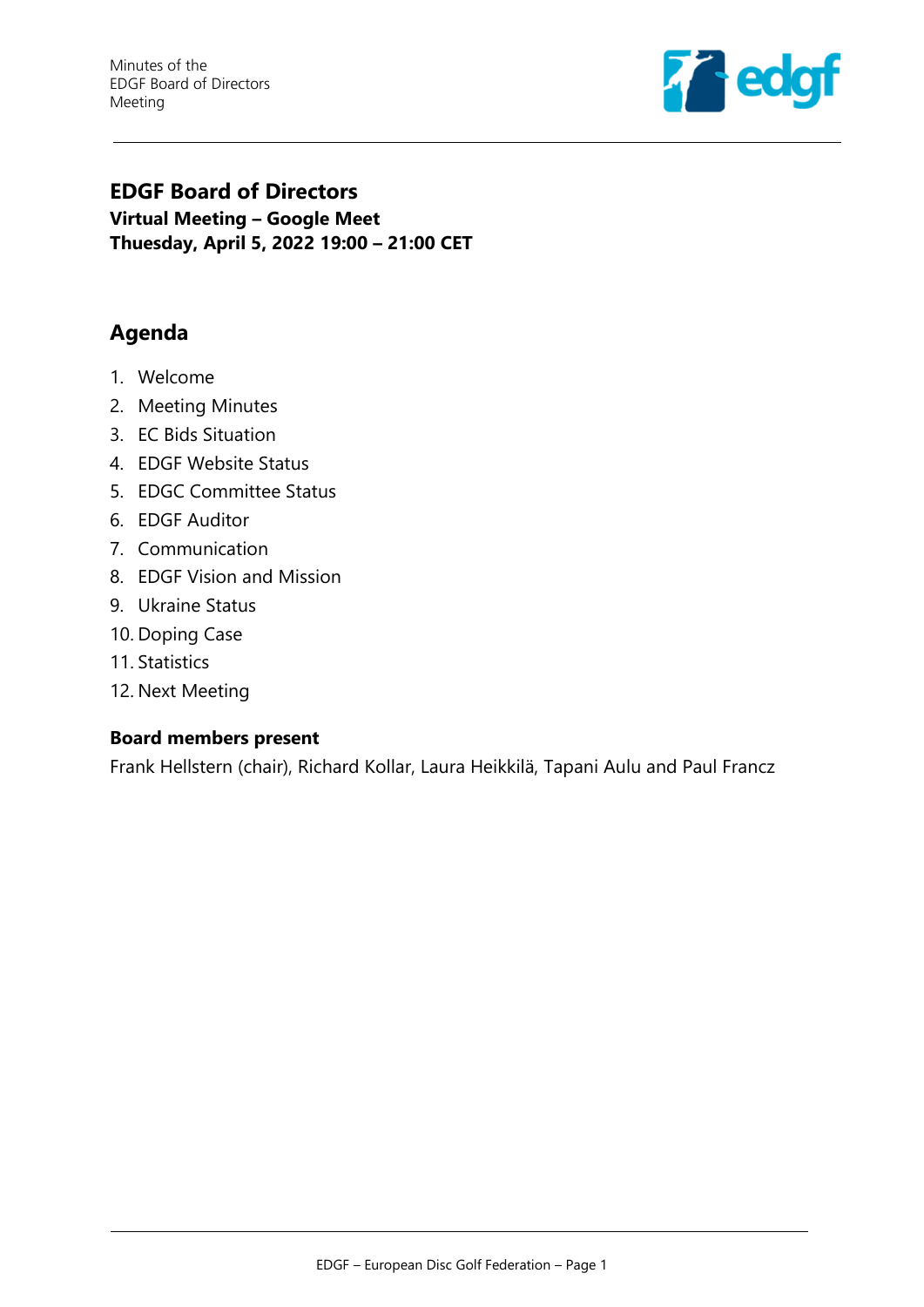

# **1. Welcome**

Frank welcomes all present at this second BoD-meeting.

### **2. Meeting Minutes**

The meeting minutes from the first BoD-meeting are published on the website under "Dopcuments" but also available in Google Docs. No changes required, minutes accepted.

# **3. EC Bids Situation**

**Estonia** (Silver Lätt): Date offered is outside the preferred window, Richard checks with PDGA for possible problems with PDGA Major events at this date. He doesn´t expect problems so far. Richard played at the venue and think it´s a good place/course. Time-slot: 15 to 28 August - ok. They did a bid before but for two courses in the year the EC went to Croatia. Paul contacts Silver and informs him that we glad that they came up with a bid and that we think it´s strong bid. We ask whether they would be able to host the Master EC too (on a second course).

**Norway** (Leif Aspen) – Krokhol: Their idea is to have EDGC/EJDGC like Estonia. However, they might offer the EMDGC too; if there will be no other solution. Two questions from Leif (Organizer), a) would we like to have a formal company as partners, b) can he get a former bid to support him with the preparation. Frank contacts Leif to inform him about our decisions. Paul will send him the bid of Konopiste.

Maybe there is a bid coming from Spain for Masters EC, Copenhagen, Hungary maybe too. In Finland, there might be also an interest for a bid.

# **4. EDGF Website Status**

Sneak preview: https:\\edgf-web.paulfrancz.ch. The website is almost finished. Some polishing to do. Optimizing for Tablets and phones. The final shutdown and deletion of the old page and migration of the new to the server will be done probably tomorrow or Thursday, 5 April. https:\\discgolffederation.eu Finally there will be no additional folder like "Wordpress". The website is called directly with the URL. Remarks PF: Meanwhile the transfer of the data is done. Polishing in progress.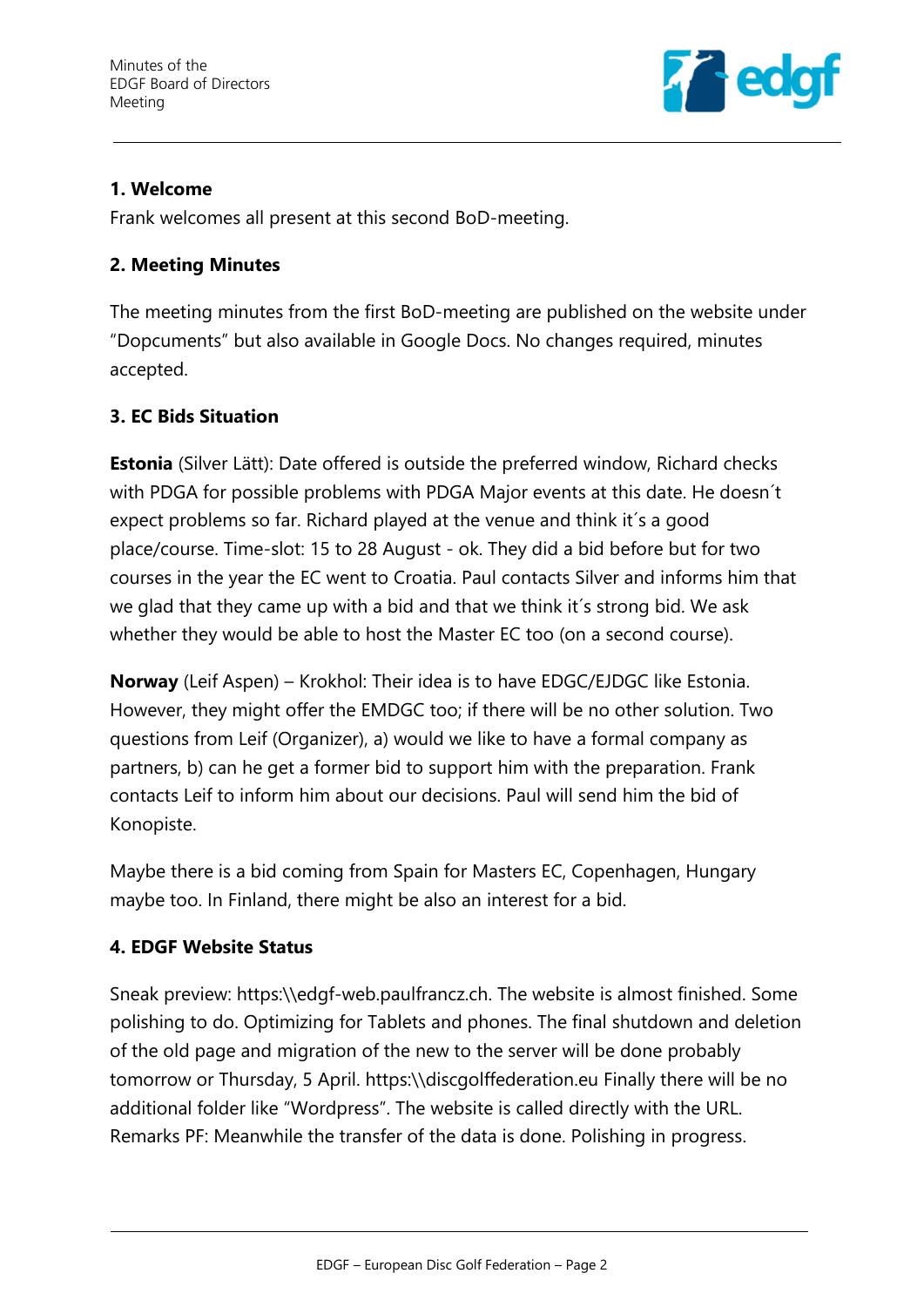

# **5. EDGC Committee Status**

Wolfgang Kraus, Germany (accepted) Gérard Morin, France - (accepted) Krystof Novak, Czech Republic (accepted) Kajsa Wickström and Mikko Wikman, Finland (accepted) Natalie Holloköi, Switzerland (accepted) Emile Barbe, Switzerland (accepted) Derek Robins, United Kingdom (accepted)

Create a mail-group of these names. Welcome them and introduce the other committee members. Send them the time schedule and inform them that we already have two strong bids and that we are communicating with the bidders to get additional information. Also send them the evaluation form (Richard prepared form in Google forms – available now).

#### **6. EDGF Auditor**

According to the EDGF Statutes, there is one Auditor needed, but there can be also two. Auditors are known now and should be provisionally vested.

Mathias Lehn, Germany: 53 years, Head of IT at Valentins GmbH in Mörfelden-Walldorf. Ultimate Frisbee from 1984 to ca. 2009 gespielt, Discgolf since 2015. Vice president of the FSV Darmstadt (Frisbee), BoD Discgolf im Landesverband Hessen, Member German-Tour Committee in the NDGA. [matthias.lehn@gmail.com.](mailto:matthias.lehn@gmail.com)

Paul will contact him to confirm the BoD approval.

Petr Tanka was asked as well, but no answer yet. Richard will check.

#### **7. Communication**

Various questions are in the room:

a) how and what, regularly of communications, announcement of upcoming meetings BoD, etc.

b) functional email addresses for board members

c) Minutes, how, who, when and where to publish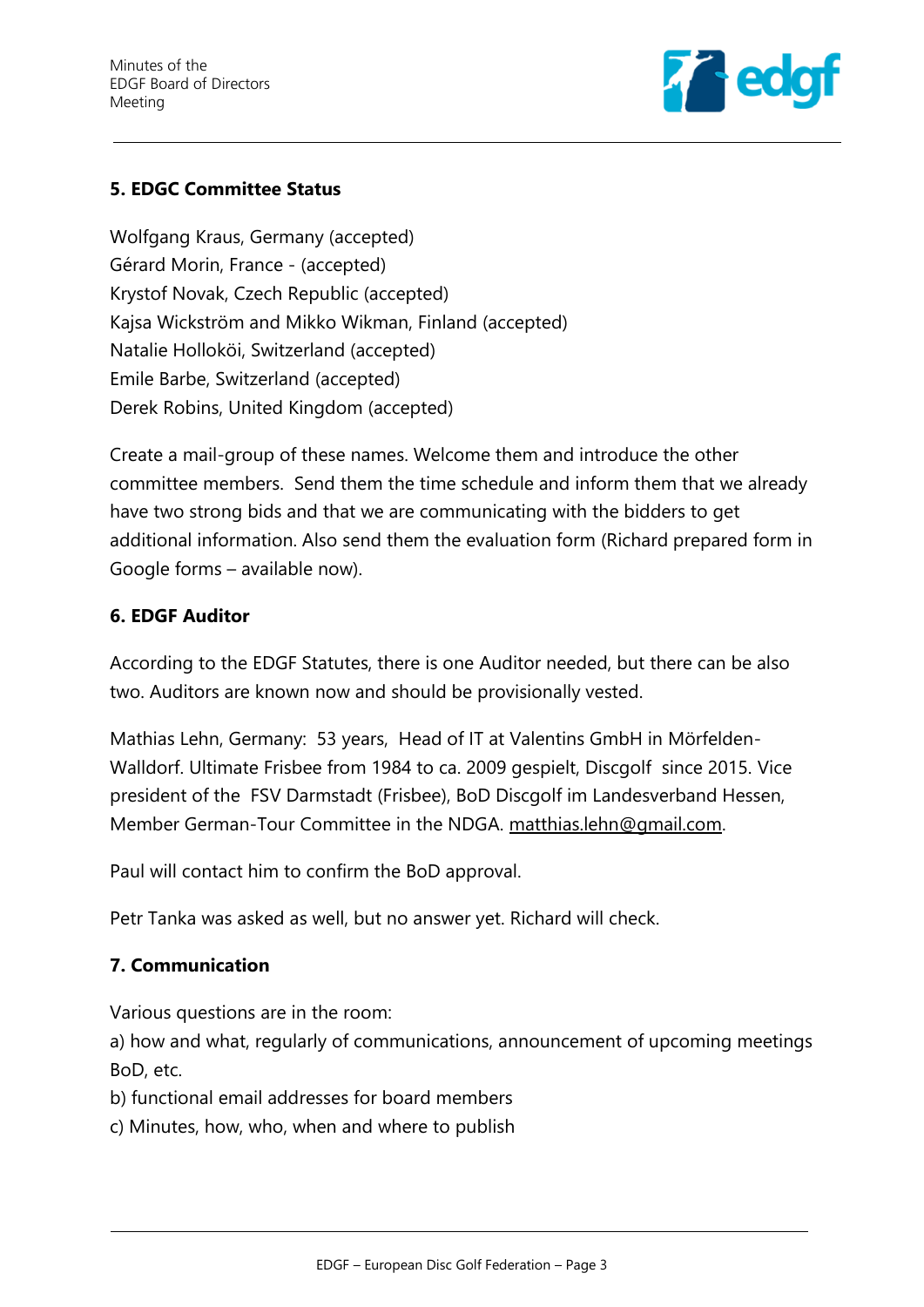

EDGF has a MailChimp account! Paul prepares the mailing-list plus the necessary newsletter templates in MailChimp.

We must find a way to have actual addresses (Name, email, maybe phone number) from all our members. So far, we have two contacts in every country. Send email to all members and ask for two contact addresses for each country.

We should send out a regular (mail?) communication to our members to stay in contact. We should also motivate the members to send information to us.

We could foster exchange between national committees like Junior, Women….

We should try to be as transparent as possible. Share rather more than less information.

# **8. EDGF Vision and Mission**

eg. Mission: Europe's representation of Disc Golf eg. Vision: Becoming the center of cooperation for European Disc Golf.

We must think about how we want to develop the EDGF in the upcoming years. Where want to be in five and ten years? What can we offer, what are our members asking for?

#### **9. Ukraine Status**

Any further consequences for us? Not at the moment but there might chances to support when it comes to the ECs (registration and support, waiting list), Frank asks the organizers of the virtual event in Germany. We should send this information to our members, so that they can follow this example.

# **10. Doping Case**

Status of the supposed doping case in a membership country: No official papers seen and no official communication (internal) in Switzerland yet. We wait for more information. Paul is checking with Swiss Disc Golf (president) if there is something official, which we the EDGF might need to make a communication for our members.